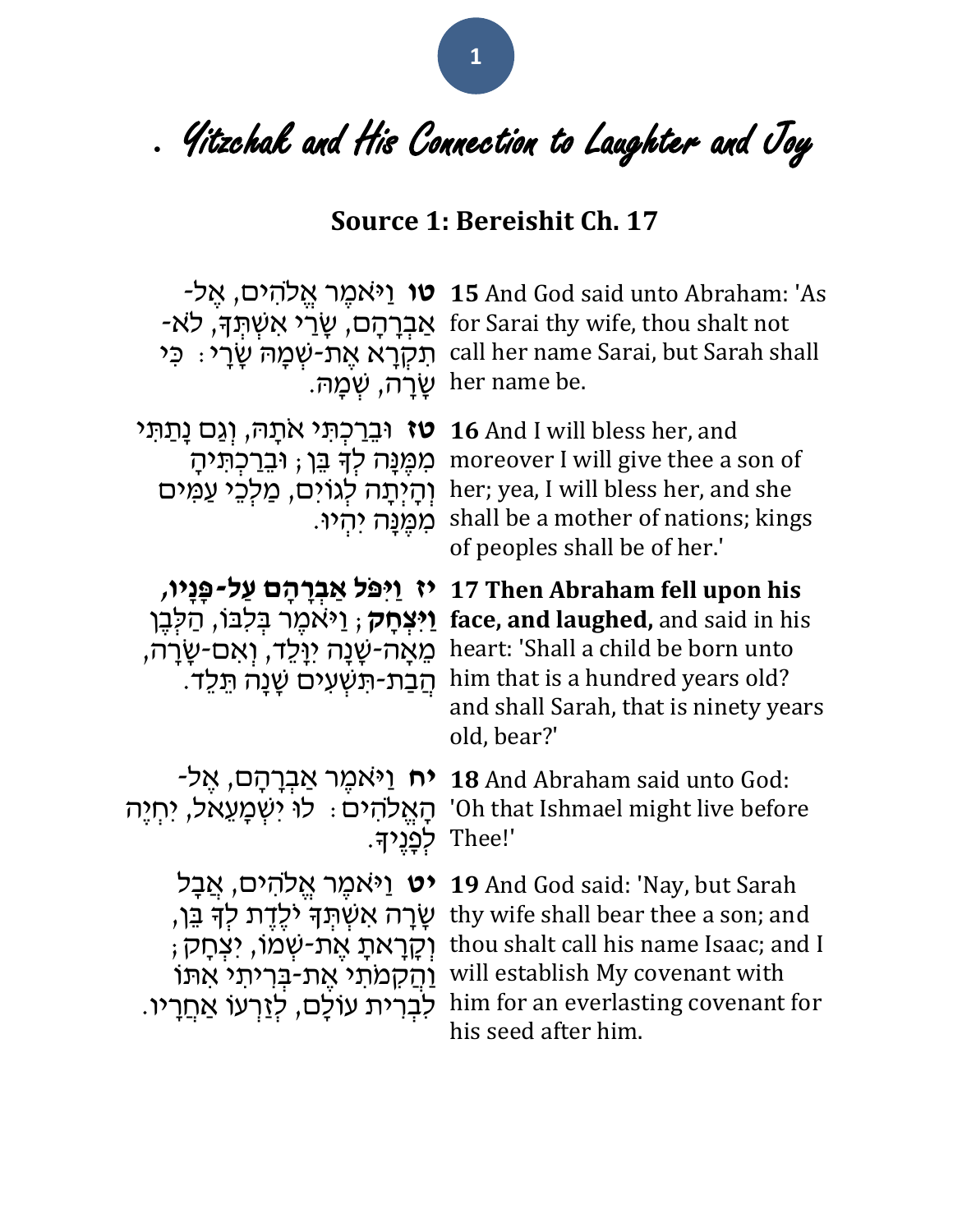# **Source 2: Bereishit Ch. 18**

|                                                                                                                                   | פ ט וַיֹּאמְרוּ אֵלָיו, אַיֵּה שַׂרַה O And they said unto him: 'Where is Sarah<br>:לאמֵר, הנֶה בַאהֵל thy wife?' And he said: 'Behold, in the tent אָשְׁתֵּךְ ; וַיֹּאמֵר, הנֶה בַאהֵל                                       |
|-----------------------------------------------------------------------------------------------------------------------------------|-------------------------------------------------------------------------------------------------------------------------------------------------------------------------------------------------------------------------------|
| י ניאמֱר, שׂוב אַשׁוּב אֱלֵיד כַּעֵת ∙<br>ְחַיָּה, וְהִנֵּה-בֵן, לְשָׂרָה אִשְׁתֵּךְ ;<br>וְשָׂרָה שֹׁמַעַת פֵּתַח הָאהֶל, וְהוּא | 10 And He said: 'I will certainly return<br>unto thee when the season cometh round;<br>and, lo, Sarah thy wife shall have a son.'<br><u>אַחֲ</u> רָיו. And Sarah heard in the tent door, which<br>was behind him.--           |
|                                                                                                                                   | יאַבְרָהָם וְשָׂרָה זְקֵנים, בָּאִים Mow Abraham and Sarah were old, and<br>בַּיָּמִים ; חָדַל להִיוֹת לְשָׂרָה, א <u>ר</u> ח well stricken in age; it had ceased to be<br>_with Sarah after the manner of women. כַּנַשִׁים. |
|                                                                                                                                   | יב וַתִּצְחַק שָרָה, בִּקְרְבָּה 12 And Sarah laughed within herself,<br>saying: 'After I am waxed old shall I לאמר: אַחֲרֵי בְלֹתֵי הָיִתָּה-לִי                                                                             |
|                                                                                                                                   | יְאָדנִי זָקֵן. have pleasure, my lord being old also?'                                                                                                                                                                       |
| ַיַּקַנְתּי.                                                                                                                      | י 13 And the LORD said unto Abraham: ג וַיאמֵר יִהוַה, אֵל־<br>אַבְרָהָם: לָמָּה זֶּה צְחֲקָה שְׁרָה 'Wherefore did Sarah laugh, saying:<br>יַאֲנִי Shall I of a surety bear a child, who am<br>old?                          |
| יד הַיפָּלֵא מֵיִהוָה, דָּבָר; לַמּוֹעֵד<br>אַשׁוּב אֵלֵיךּ, כַּעֲת חַיַּה--וּלִשֲרַה<br>בו.                                      | 14 Is any thing too hard for the LORD. At<br>the set time I will return unto thee,<br>when the season cometh round, and<br>Sarah shall have a son.'                                                                           |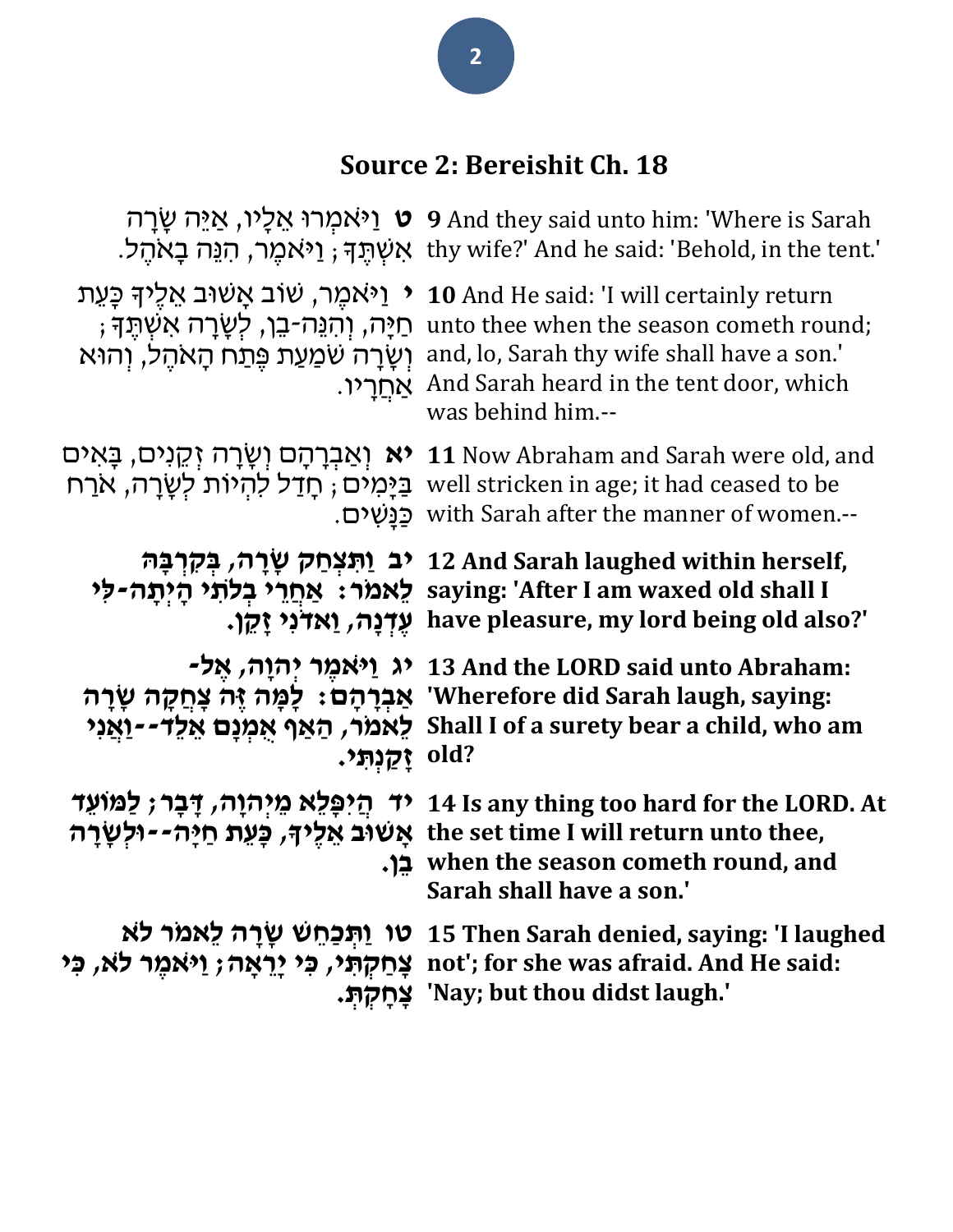### **Source 2b) Rashi**

**within herself:** She looked at her insides and said, "Is it possible that these insides will carry a child; that these breasts, which have dried up, will give forth milk?" - [from Tan. Shoftim 18]

**smooth flesh:** Heb. הָנ ְד ֶע, smoothness of flesh, and in the language of the Mishnah (Meg. 13a, Men. 86a): "It causes the hair to fall out and smoothes (מְעֵדֵן) the flesh." Another explanation: an expression of time (עְדָּן), the time of the menstrual period. — [from Gen. Rabbah 48:17]

**[13](https://www.chabad.org/library/bible_cdo/aid/8213/showrashi/true#v13)** And the Lord said to Abraham, "Why did Sarah laugh, saying, 'Is it really true that I will give birth, although I am old?'

**Is it really true:** Is it really true that I will give birth?-

**[14](https://www.chabad.org/library/bible_cdo/aid/8213/showrashi/true#v14)**Is anything hidden from the Lord? At the appointed time, I will return to you, at this time next year and Sarah will have a son."

**בקרבה:** מסתכלת במעיה ואמרה אפשר הקרבים הללו טעונין ולד, השדים הללו שצמקו מושכין חלב, תנחומא )שופטים : יח)

**עדנה:** צחצוח בשר, ולשון משנה )מנחות פו א) משיר את השער ומעדן את הבשר. דבר אחר לשון עידן, זמן וסת נדות:

**[יג](https://www.chabad.org/library/bible_cdo/aid/8213/showrashi/true#v13)** וַי ֹּ אמֶ ר יְהֹוָ ה אֶ ל־אַ בְ רָ הָ ם לָ מָ ה זֶה צִתְקָה שָׂרָה לֵאמֹר הַאַף אִמְנֶם אֵלֵד וַאֲנִי זָקַ ָֽ נְתִ י:

**האף אמנם:** הגם אמת אלד:

**ִ[יד](https://www.chabad.org/library/bible_cdo/aid/8213/showrashi/true#v14)ַ** הֲיִפָּלֵא מֵיתוֶה דָּבֶר לַמּוֹעֵّד אָשָׁוּב אֵלֶיִד ּכַּעֵת חַיַּה וּלְשַׂרֵה בֵן ּ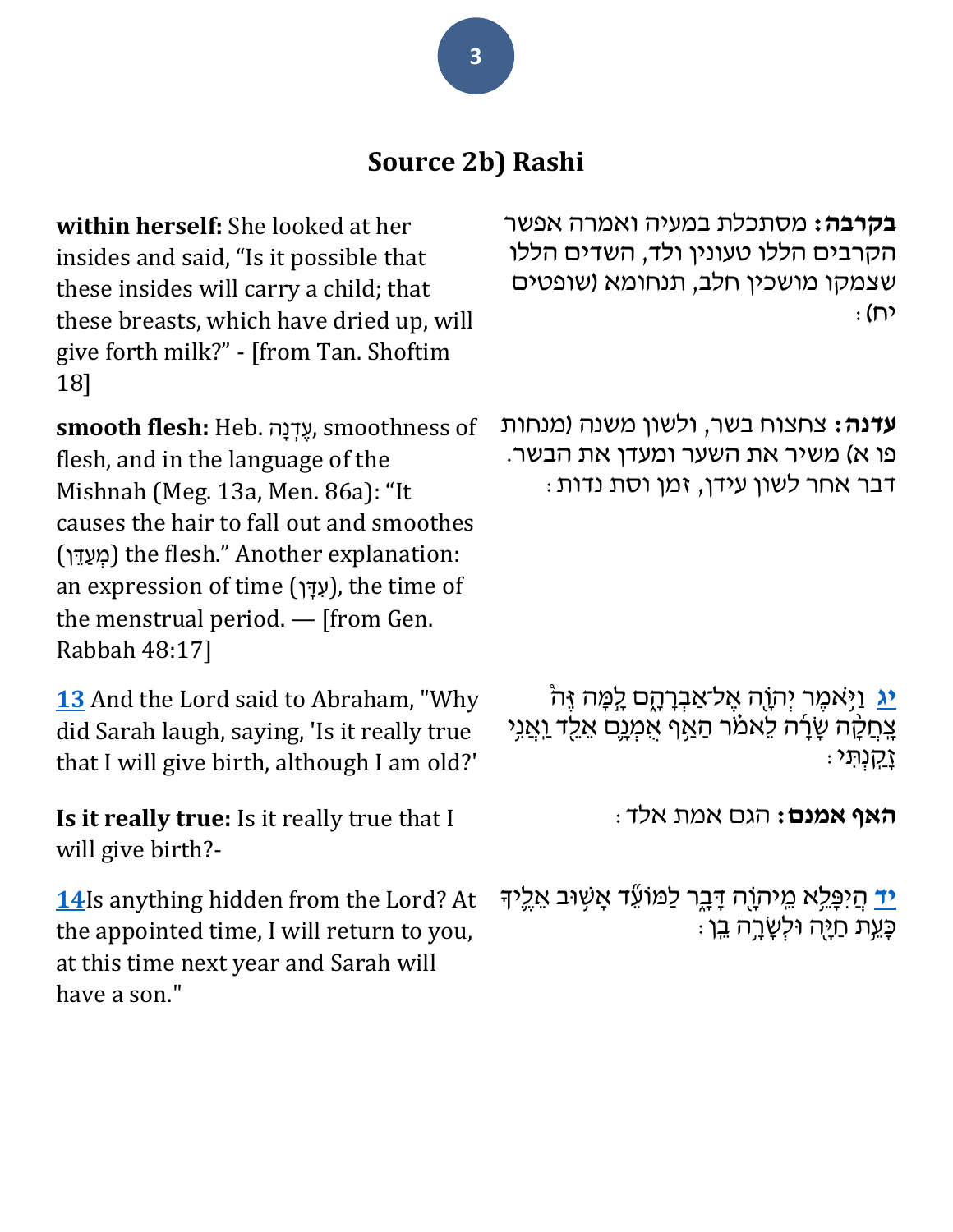**[15](https://www.chabad.org/library/bible_cdo/aid/8213/showrashi/true#v15)**And Sarah denied, saying, "I did not laugh," because she was afraid. And He said, "No, but you laughed."

#### **because she was afraid… but you**

**laughed:** The first כִּי serves as an expression of "because," for it gives the reason for the matter:"And Sarah denied…because she was afraid," and the second כֵּי serves as an expression of "but." And He said,"It is not as you say, but you did laugh." For our Sages said: י ִכ has four different meanings: if, perhaps, but, and because. — [from R.H. 3a]

ר ל<sup>ָ</sup>א צְחַקְתִּי כִּי | לֵאמֶׂר לָֹּא צָחַקְתִּי כִּי | יָרֵאָה וַיְּאמֵר *ו לְא בְּי* צָחֶקְתָּ

**כי יראה וגו' כי צחקת:** הראשון משמש לשון דהא שנותן טעם לדבר ותכחש שרה לפי שיראה, והשני משמש בלשון אלא, ויאמר לא כדבריך הוא אלא צחקת, שאמרו רבותינו כי משמש בארבע לשונות אי, דילמא, אלא, דהא:

#### **Source 3: Bereishit Ch. 21**

| <b>א</b> וַיֹּהוָה פָּקַד אֶת-שָׂרָה, כַּאֲשֶׁר<br>אָמָר , <u>ו</u> יַּעַשׂ יִהוָה לִשָּׂרָה, כַּאֲשֶׁר<br>דבר. | 1 And the LORD remembered Sarah<br>as He had said, and the LORD did<br>unto Sarah as He had spoken.                                                            |
|-----------------------------------------------------------------------------------------------------------------|----------------------------------------------------------------------------------------------------------------------------------------------------------------|
| בֵּן, לַזְקֵנָיו, לַמּוֹעֵד, אֲשֶׁר-דִּבֶּר<br>אתו אֱלהים.                                                      | 2 And Sarah conceived, and bore בּ וַתַּהַר וַתֵּלֶד שָׂרָה לְאַבְרָהָם<br>Abraham a son in his old age, at the<br>set time of which God had spoken to<br>him. |
| ג וַיִּקְרָא אַבְרָהָם אֶת-שֶׁם-בְּנוֹ<br>הַנּוֹלַד-לוֹ, אֲשֶׁר-יָלְדָה-לוֹ שָׂרָה-<br>-יצחק.                   | 3 And Abraham called the name of<br>his son that was born unto him,<br>whom Sarah bore to him, Isaac.                                                          |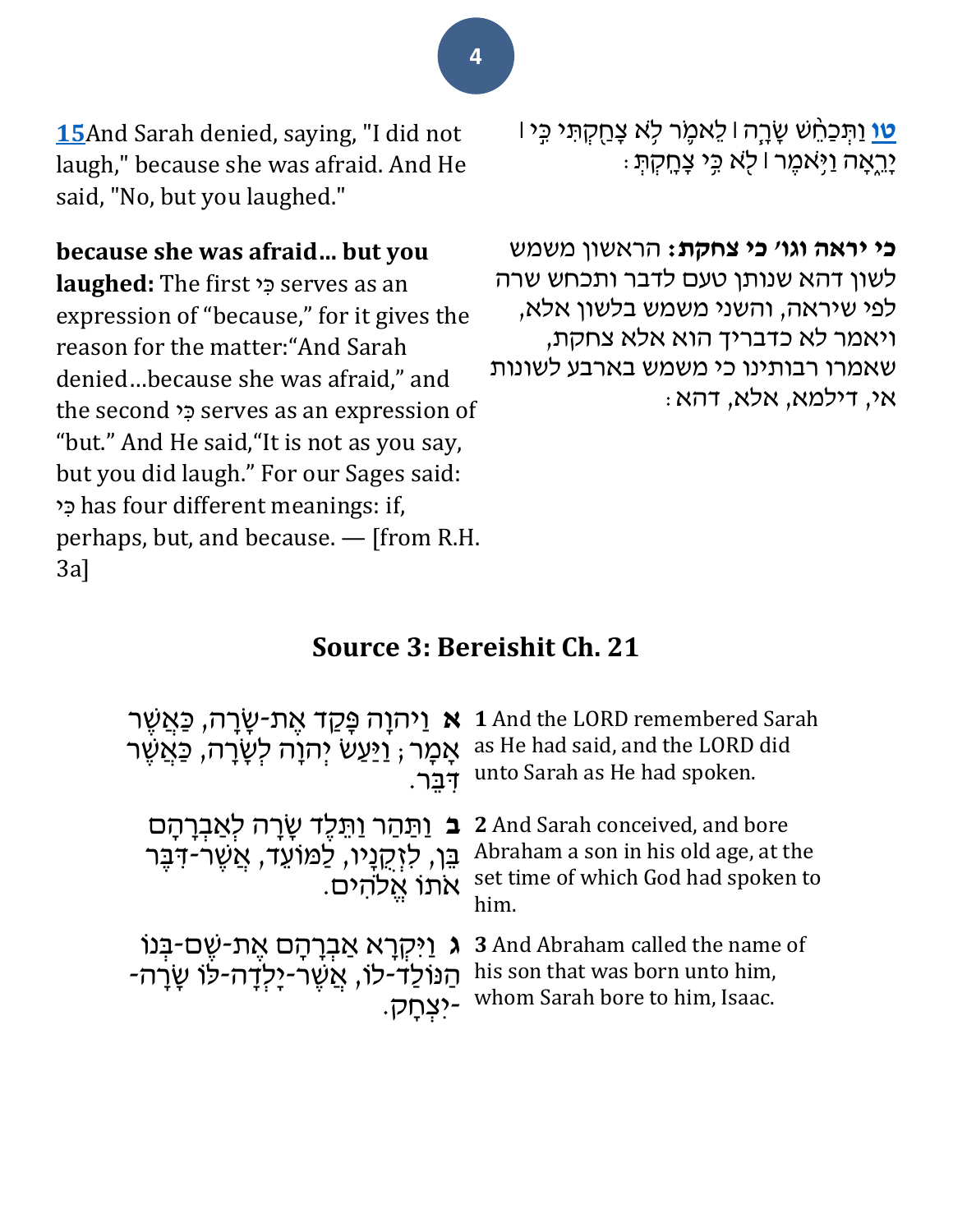| ַוַיָּמָל אַבְרָהָם אֵת-יצְחָק בִּנוֹ,<br>$\mathbf{T}$<br>בֵּן-שְׁמַנַת יָמִים, כַּאֲשֶׁר צִוָּה<br>אתו, אֱלהים.       | 4 And Abraham circumcised his son<br>Isaac when he was eight days old, as<br>God had commanded him.                                                 |
|------------------------------------------------------------------------------------------------------------------------|-----------------------------------------------------------------------------------------------------------------------------------------------------|
| <del>ָה</del> וְאַבְרָהָם, בֶּן-מְאַת שָׁנָה,<br>בְּהִוָּלֵד לוֹ, אֵת יצְחַק בִּנוֹ.                                   | <b>5</b> And Abraham was a hundred years<br>old, when his son Isaac was born<br>unto him.                                                           |
| ו וַתֹּאמֶר שְׂרָה--צְחֹק, עָשָׂה<br>לי אֱלהים: כָּל-הַשִּׁמְעַ,<br>יצחק-לי.                                           | 6 And Sarah said: 'God hath made<br>laughter for me; every one that<br>heareth will laugh on account of<br>me.                                      |
| ַוַּתֹּאמֶר, מִי מִלֵּל לְאַבְרָהָם,<br>$\sqrt{ }$<br>הֵינִיקֲה בָנִים, שָׂרָה ִּ כִּי-יָלַדְתִּי<br>ְבֵן, לְזָקְנַיו. | <b>7</b> And she said: 'Who would have<br>said unto Abraham, that Sarah<br>should give children suck? for I have<br>borne him a son in his old age. |

#### **Source 4: Rashi Bereishit 25:19**

**And these are the generations of Isaac the son of Abraham:** [ותֹדְולֹת refers to] Jacob and Esau mentioned in this section.

**Abraham begot Isaac:** (Only after the Holy One, blessed be He, named him Abraham, did he beget Isaac. Another explanation:) Since Scripture wrote: "Isaac the son of Abraham," it had to say: "Abraham begot Isaac," because the scorners of the generation were saying that Sarah had conceived from Abimelech, for she had lived with Abraham for many years and had not conceived from him. What did the Holy One, blessed be He, do? He shaped the

**ואלה תולדות יצחק:** יעקב ועשיו האמורים בפרשה:

**אברהם הוליד את יצחק:** על ידי שכתב הכתוב יצחק בן אברהם הוזקק לומר אברהם הוליד את יצחק, לפי שהיו ליצני הדור אומרים מאבימלך נתעברה שרה, שהרי כמה שנים שהתה עם אברהם ולא נתעברה הימנו, מה עשה הקב״ה, צר קלסתר פניו של יצחק דומה לאברהם, והעידו הכל אברהם הוליד את יצחק, וזהו שכתב כאן יצחק בן אברהם היה, שהרי עדות יש שאברהם הוליד את יצחק: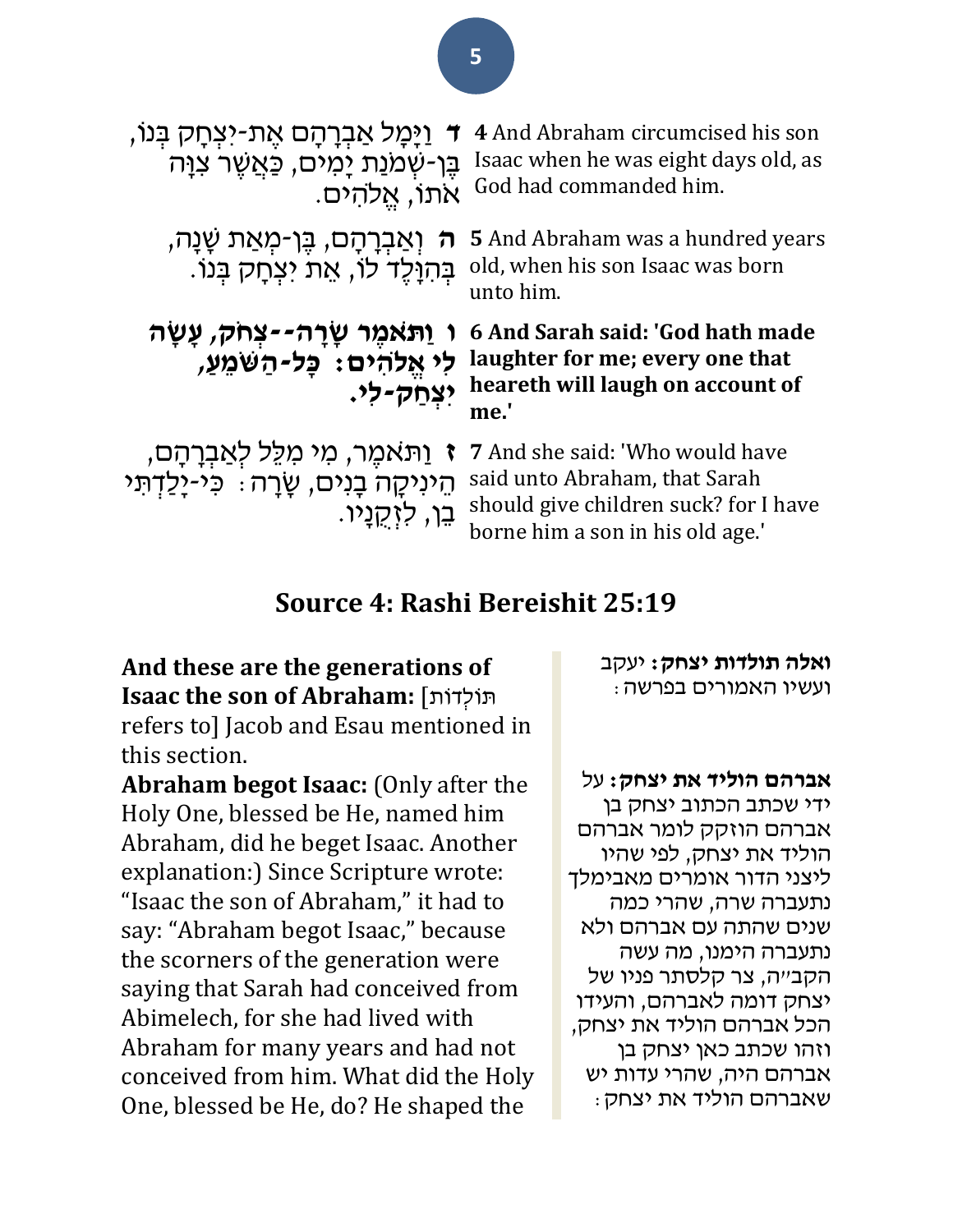features of Isaac's face to resemble Abraham's, and everyone attested that Abraham had begotten Isaac. This is the meaning of what is written here: "Isaac, the son of Abraham," because here is proof that "Abraham begot Isaac." - [From Midrash Tanchuma, Toledoth 1]

### **Source 5a): Bereishit Ch. 21**

| ח וַיּגְדַל הַיֵּלֶד, וַיּגַּמַל; וַיַּעַשׁ   | <b>8</b> And the child grew, and was weaned. |
|-----------------------------------------------|----------------------------------------------|
| אַבְרָהָם מִשְׁתֵּה גָדוֹל, בִּיוֹם           | And Abraham made a great feast on the        |
| ּהגַּמֵל אַת-יצְחַק.                          | day that Isaac was weaned.                   |
| ט וַתֵּרֵא שַׂרַה אֵת-בֵּן-הַגַּר             | 9 And Sarah saw the son of Hagar the         |
| ּהַמִּצְרִית, אֲשֶׁר-יָלְדָה                  | Egyptian, whom she had borne unto            |
| לְאַבְרָהָם--מִצַּחֵק.                        | Abraham, making sport.                       |
| וַתּאמֵר, לְאַבְרָהָם, גָּרֵשׁ                | 10 Wherefore she said unto Abraham:          |
| ּהָאָמָה הַזּאת, וְאֵת-בִּנָהּ: כִּי          | 'Cast out this bondwoman and her son;        |
| לא יירש בֵּן-הָאָמָה הַזאת,                   | for the son of this bondwoman shall not      |
| עם-בִני עם-יצְחָק.                            | be heir with my son, even with Isaac.'       |
| יא וַיֵּרַע הַדַּבָר מְאִד, בִּעֵינֵי         | 11 And the thing was very grievous in        |
| אַבְרַהַם, עַל, אוֹדת בְּנוֹ.                 | Abraham's sight on account of his son.       |
| יב וַיֹּאמֵר אֱלהים אֵל-                      | 12 And God said unto Abraham: 'Let it        |
| אַבְרָהָם, אַל-י <u>ֵר</u> ע בָּעֵינֵיךָ עַל- | not be grievous in thy sight because of      |
| <u>הַנַּעַר וְעַל-אֲכָוְתֵךָ--כֹּל אֲשֶׁר</u> | the lad, and because of thy bondwoman;       |
| תאמר אֵלֵידְ שַׂרַה, שְׁמַע                   | in all that Sarah saith unto thee,           |
| ּבְקֹלָה ִּ כִּי בִיצְחָק, יקָרֶא לִדְ        | hearken unto her voice; for in Isaac         |
| <u>זרע.</u>                                   | shall seed be called to thee.                |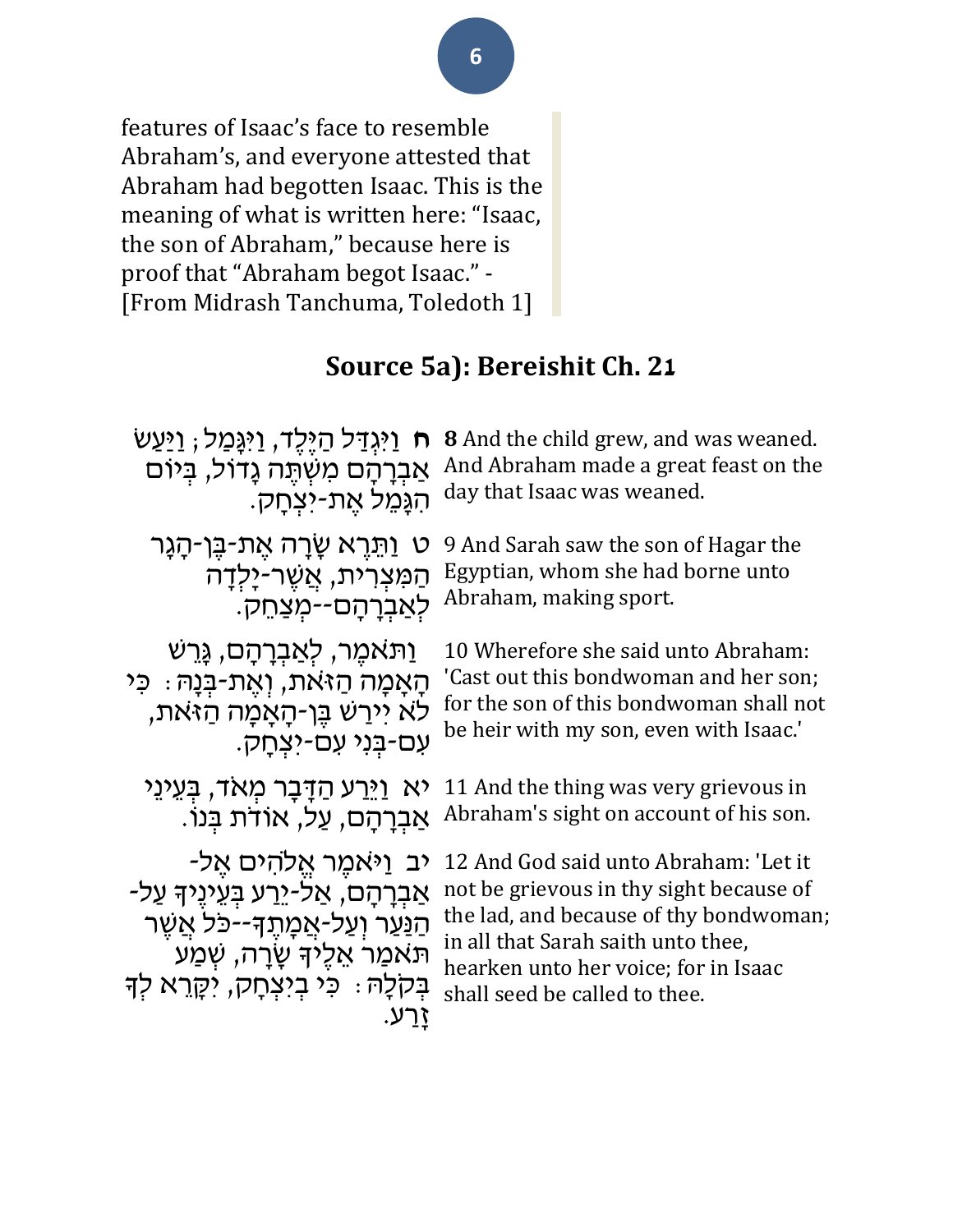יג וְגַם אֶת-בֶּן-הָאָמָה, לְגוֹי ּאֲשִׁיכֶ*וּ*נוּ : כִּי זַרְעֲךָּ, הוּא. 13 And also of the son of the bondwoman will I make a nation, because he is thy seed.'

### **Rashi 5b)**

Heb. מצחק. An expression of idolatry, as it is said  $(Exod. 32:6)$  "and they rose up to make merry" (לְצַחֵק) . Another explanation: An expression of illicit sexual relations, as it is said (below גָּחֵק) me." Another (לְצַחֵק) me." Another explanation: An expression of murder, as it is said  $(II Sam. 2:14)$ : "Let the boys get up now and sport (וּק ֲח ַשִיַו (before us, etc." - [from Gen. Rabbah 53:11]

#### **מצחק:** לשון עבודה זרה, כמו שנאמר (שמות לב ו) ויקומו לצחק. דבר אחר לשון גילוי עריות, כמה דתימא )להלן לט יז) לצחק בי. דבר אחר לשון רציחה כמו (ש״ב ב יד) יקומו נא הנערים וישחקו לפנינו וגו':

### **Source 6: Bereishit Ch. 39**

**יג** וַיְהִ י, כִ רְ אֹותָ ּה, כִ י-עָ זַב ּבִּגְדֹוֹ, בְּיָדָהּ ; וַיְּנָס, הַחוּצָה.

**13** And it came to pass, when she saw that he had left his garment in her hand, and was fled forth,

יד <u>וַ</u>תִּקְרָא לְאַנְשֵׁי בֵיתַהּ, וַת ֹּאמֶ ר לָהֶ ם לֵאמֹּר, רְ אּו הֵבִיא לָנוּ אִישׁ עִבְרִי, לְצַחֶק ָבָנוּ: בָא אֵלַי לִשְׁכַּב עִמֵי, וָאֶ קְ רָ א בְ קֹול גָדֹול.

14 that she called unto the men of her house, and spoke unto them, saying: 'See, he hath brought in a Hebrew unto us to mock us; he came in unto me to lie with me, and I cried with a loud voice.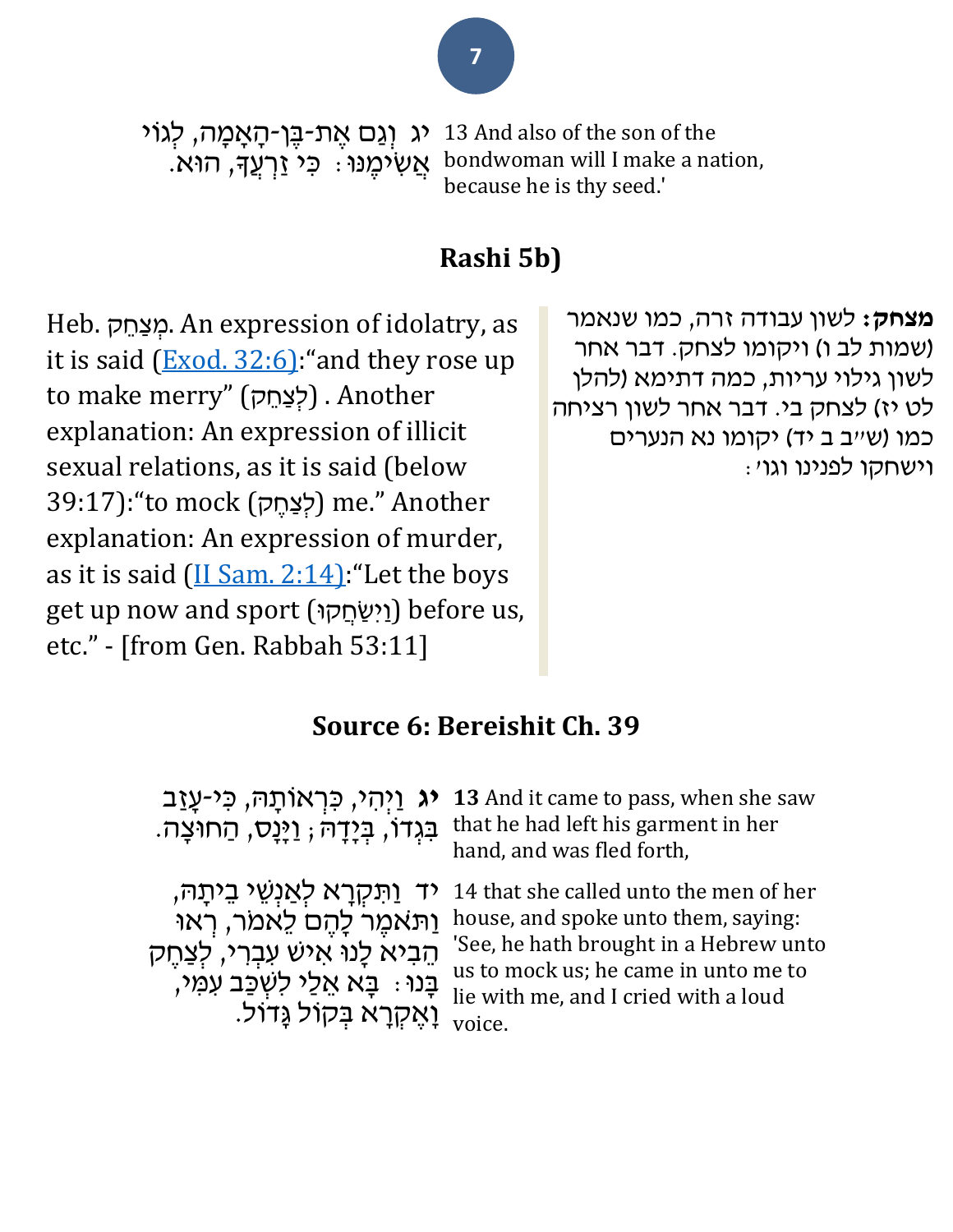#### **Source 7: Rav Yosef Bechor Shor**

"His falling down and bowing before God demonstrate that he believed God. When he laughed it was an expression of joy and happiness, an emotion of thanks. He bowed down in thanksgiving exclaiming, 'What a miracle! What an incredible kindness for God to change the laws of nature for me'."

**ויפל אברהם על פניו ויצחק .**נפילתו והשתחווייתו מוכיחים שהאמין כי דרך הודאה הוא שמח וצחק והודה והשתחווה ואמר כמה נס גדול וכמה טובה בכללה שמשנה סדרו של עולם עלי לטובה כדמפ '**הלבן מאה וגו '** הנעשה טובה כזאת לבן איש כמו השמע עם קול אלהים חיים וגו:'

#### **Source 8: Rav Alex Israel**

What leads to these different responses in Avraham and Sarah. Are we going to suggest that Sarah was a woman of lesser faith than her husband? I suggest not. We might see their variant reactions as reflecting their own personal situations.

Sarah knows her own body. "Sarah had stopped having the periods of women" (19:11). She knew that child bearing was an impossibility. Indeed, she has never had a child in all her ninety years, and she probably felt the lack of children in every fibre of her being. Sarah's response then, is the response of the barren women who with immense anguish and self-torment had to painfully come to terms with, and accept her infertility. Now, after menopause, after the last vain hope of giving life to a child has faded away, God suggests that she will have a child. It is not surprising that she sees the idea as comical, preposterous, an impossibility. Nonetheless, it would seem that Sarah Immeinu is expected by God to believe even that impossibility.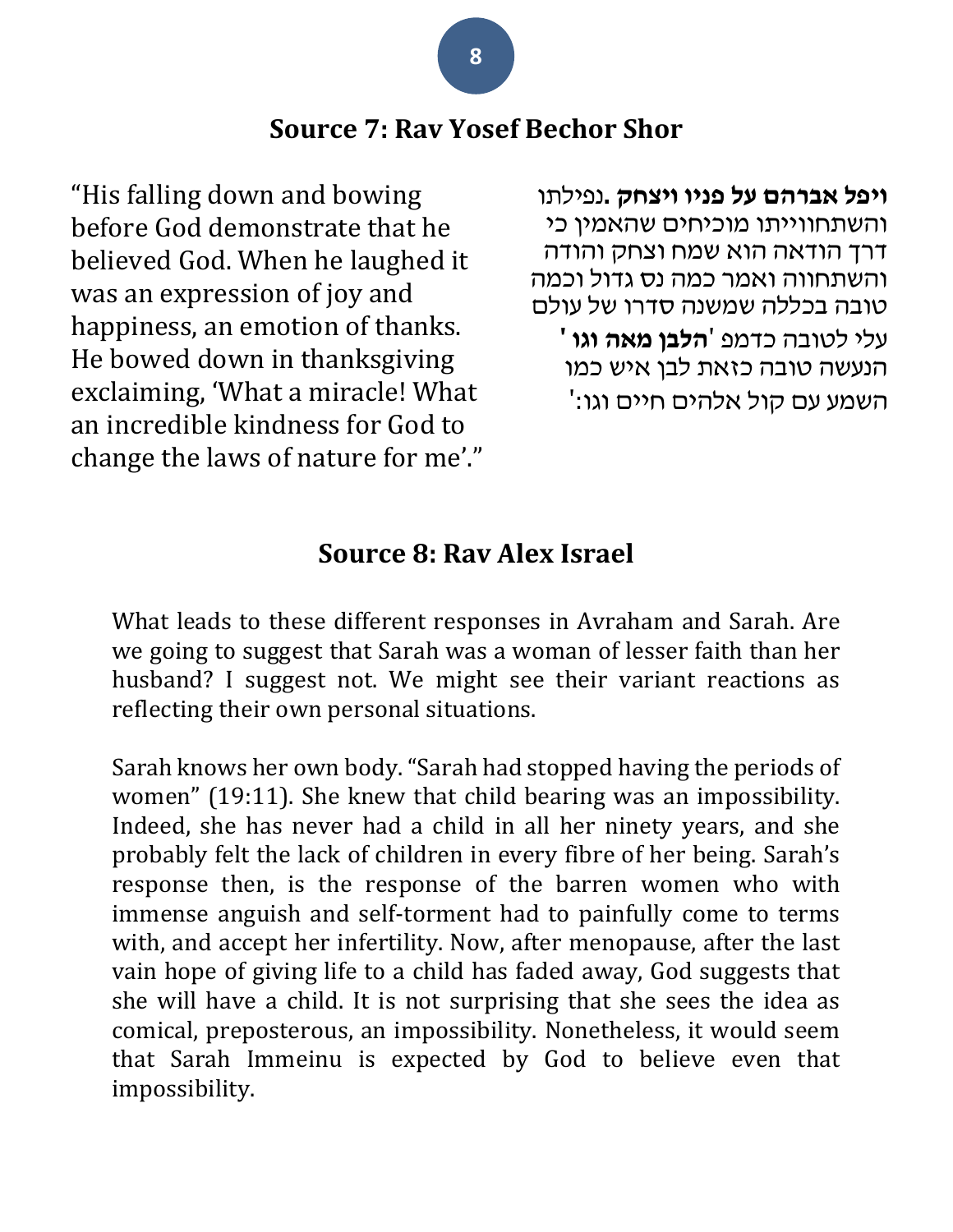For Avraham, who had fathered a child (and fathered children later. see 25:2-4) the biological issue did not seem as formidable an obstacle. Avraham receives the news in a very different context. He is told about his new son in the context of a new covenant with God, the command of Brit Mila - circumcision. Abraham is told by God that, "you and your offspring to come throughout the ages shall keep My covenant" (17:9). As far as he is concerned, his only offspring is his son from Hagar - Yishmael. He had never been granted the pleasure of sharing a child with his life-partner Sarah. And now, at this moment, God drops quite a surprise.

Abraham then, on hearing this news, would seem to be more concerned with the notion of his heir; the son who will succeed him. His pure joy relates to the fact that this baby will be a product of the union between him and Sarah. Not just his son, but also Sarah's son. It is interesting that Abraham responds to the news of Yitzchak with concern towards Yishmael. Up until this point in time (for 13 years!), Avraham had assumed that Yishmael would be his successor. Now with the prospect of a son from Sarah, he asks "O that Yishmael might live in your favour!" (17:18). Yitzchak will be my heir. What will be of Yishmael? But God tells him: "I will maintain my covenant with Yitzchak." (17:21) Avraham's joy relates to his joy at the birth of a covenantal son from Sarah.

Look back @ Bereishit Ch. 21 to see the respective responses of Avraham and Sarah to the actual birth of Yitzchak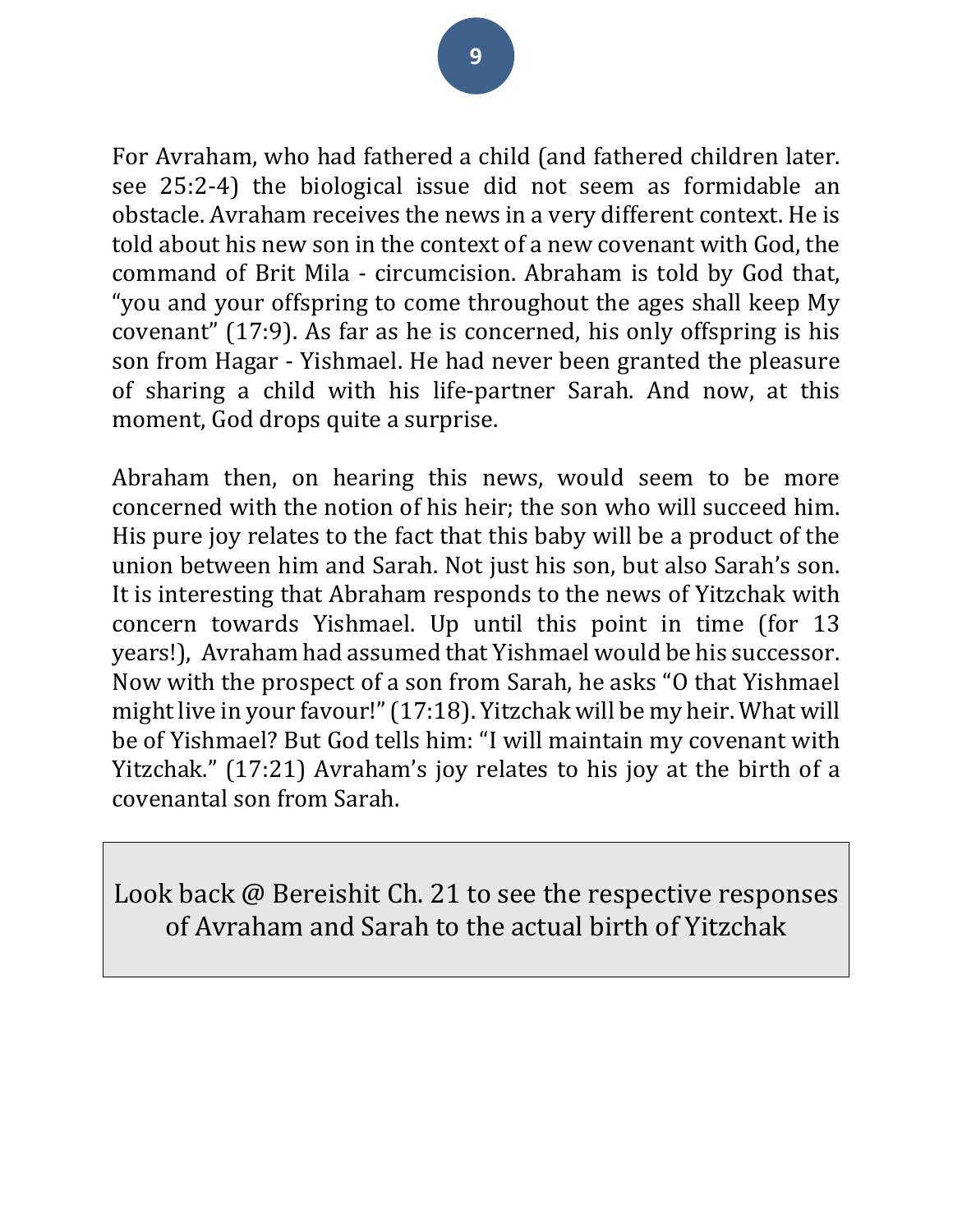### **Source 9: Don Yitzchak Abarbanel, Bereishit 17/18**

ושאברהם לא ספק ביעוד האלהי ולא צחק בו אם מהיותו ע"ד הטבע ואם לא היה מאמין בו לא היה מתפלל על ישמעאל ולכן לא הוכיחו השם עליו. אבל בהפך שצוהו שיקרא את שם בנו הנולד לו יצחק מפני אותו צחוק כי הוא מורה שתהיה תולדתו כנגד הטבע

Abraham laughed, not out of a belief that God was incapable of fulfilling his promise, but rather because it went against the course of nature... God commanded him to call the child's name Yitzchak reflecting his laughter so as to stress Isaac's birth contrary to the natural course of events...

הנ' המלאך הדובר לאברהם אמר לו מיד ששרה בעת ההיא היתה צוחקת מבשורתו והוא אמרו ויאמר ה' אל אברהם למה זה צחק' שרה היה מאמר המלאך ונקרא כן בשם שולחו. והענין שהאשימ' על הצחוק ההוא. **והנ' לא האשים הש"י לאברהם כשצחק על היעוד הזה והאשים לשר' מפני שאברהם כמו שפירשתי שמה צחק מהדבר בלבו ר "ל מהיותו בדרך טבע אבל האמין שיהיה בדרך נס ולזה בקש שם מיד על ישמעאל ולכן לא האשימו עליו יתברך גם כי היא הית' הפעם הראשונה מהצחוק והש"י מעביר ראשון ראשון** ואין ספק שהגיד אברהם אז מה שנאמר לו לשרה להודיע' ענין מצות המיל' ולאיזו תכלית נצטווה בה שהוא כדי שיוליד את יצחק בקדוש' ובטהרה וכן הודיע' שנוי שמו ושנוי שמה שכל זה היה מפני לידת יצחק ולכן עתה כאשר שרה שמע' דברי המלאך לא היה ראוי לא שתצחק כי כבר שמע' זה מנבואת אברהם ואם הית' זאת הפעם הראשונה ששמעה זה לא היה ראוי לתפשה כמו שלא תפש את אברהם אך בעבור שכבר שמעה זה בדבר השם פעם אחרת מפי אברהם היתה אשמתה גדולה שנרא' שלא האמינה לראשונ' ולא לשניה הזאת..

God attacked Sarah for her laughter and not Abraham... for there is no doubt that Abraham would have told Sarah (of the promise of a son.) He told her of the command of circumcision, and the purpose of that command ie. to give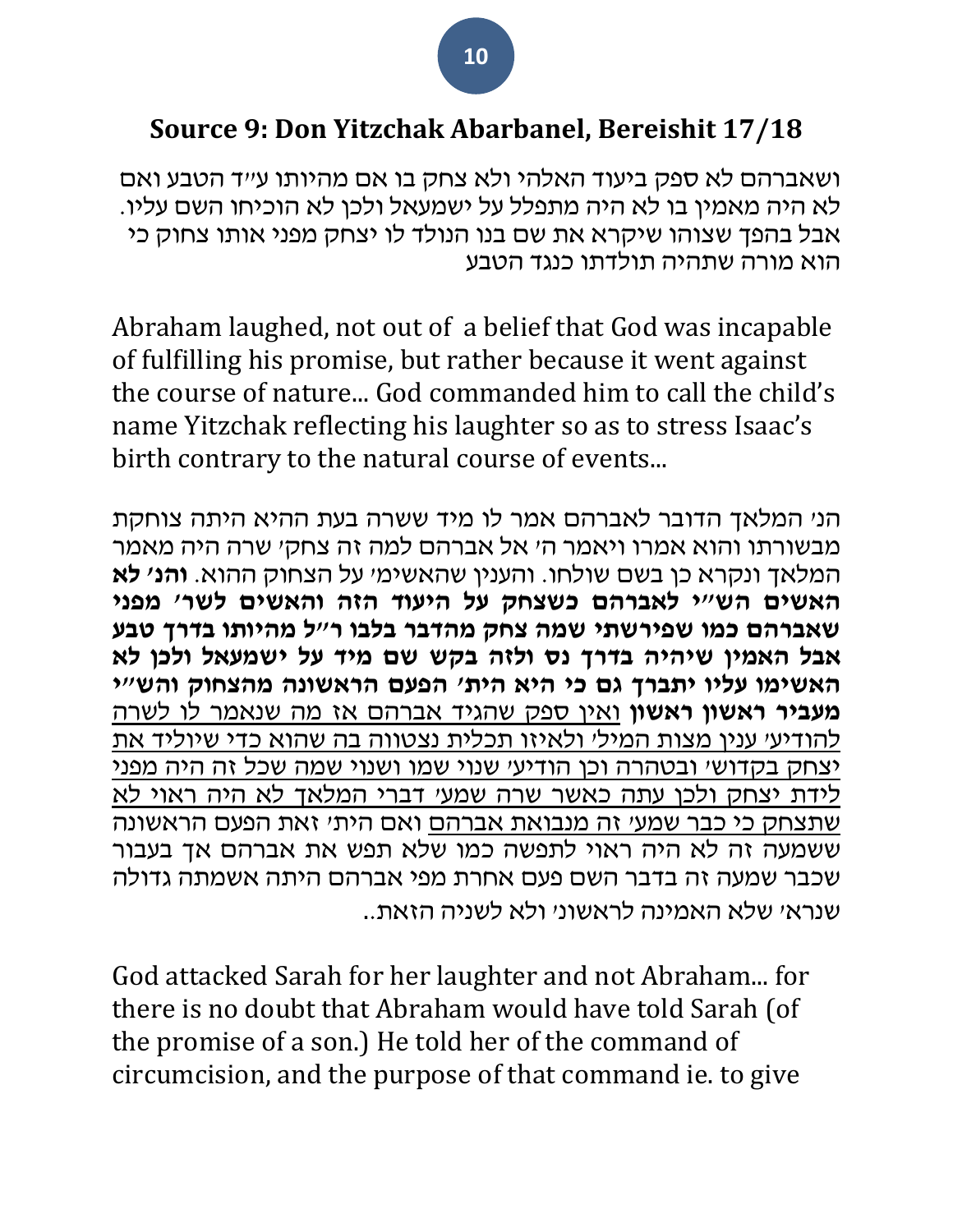birth to Isaac in full holiness . He told her of their changes of name. Now when she heard .. of the birth of Isaac, it was not right to laugh for she had already heard this information from Avraham. If this was the first time, she would not have been criticised... but after she had been informed by Avraham, her guilt seems greater, as if she didn't really believe it the first time, nor the second

### **Source 10: Rav David Kimichi/Radak**

**תצחק שרהי שחשבה שהיה דבר המלאך ברכת נביא בלבד כענין אלישע לא נבואה ושליחות האל ית'**. וחשבה שלא יושג זה בזקנים בברכת שום נביא כי אמנם להשיב הבחרו' אחר הזקנה הרי הוא כתחיית המתים שלא תהיה זולתי במצות האל פרטית או בתפלה משגת חן מאתו:

### **Source 11: Hizkuni**

**ותצחק שרה** כשבא תשרי אחר בשורת המלאכים וראתה בעצמה שלא נתעברה מיד נתייאשה מן הבשורה שלא היה לה רק ששה חדשים עד הפסח, ולא האמינה כמו אברהם לפי שאברהם עמד לו מפי הקב״ה ולכן האמין אבל שרה לא שמעה אלא מפי המלאכים והיא היתה סבורה שבני אדם הם, והיתה מסתכלת במעיה ואומרת אפשר קרביים הללו טוענין ולד, מיד, באותו פרק בתשרי ויאמר ה׳ אל אברהם למה זה צחקה שרה, למועד אשוב אליך, פי׳ למועד אשר קבע המלאך זהו פסח הבא אשוב אליך, כמו שאמר כעת חיה ולשרה בן. וכן עיקר הפי׳ שתי פעמים נתבשרה דקים לן פסח היה כשבאו המלאכים כמו שפי׳ רש״י, ועוד מדכתיב לאלתר גבי לוט ומצות אפה, לתשרי אחרון צחקה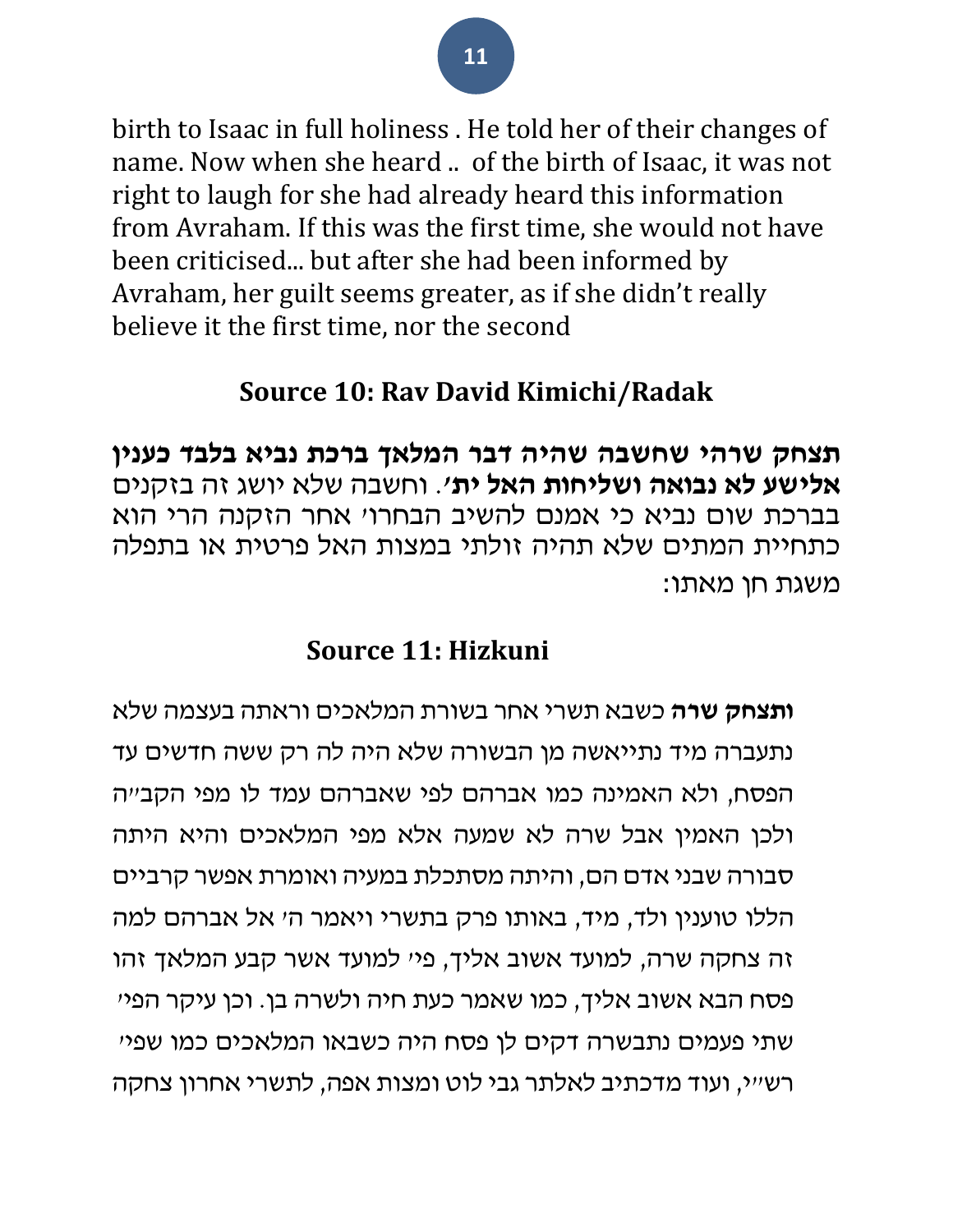

בר״ה נפקדה שרה ורחל וחנה.

# **Yishmael's laughter: An Alternative to Rashi's View Source 12: Ralbag**

והנה כאשר גדל הילד ונגמל עשה אברם משתה גדול לרוב שמחתו במה שזכהו השם יתעלה כשנתן לו זה הבן. והנ היה ישמעאל מלעיג על זה העניין שהיה אברהם עושה ליצחק ולא עשהו לו כי לא היה חושב שיהיה ליצחק יתרון עליו כי שניה ם הם בניו

He saw no superiority in Yitzchak over himself, for was he not a son of Abraham as well? He mocked the fact that Avraham made a feast on Yitzchak's weaning; something he had not done for Yishmael

# **Source 13: Scientific American, June 2019**

A third long-standing explanation of humor is the theory of incongruity. People laugh at the juxtaposition of incompatible concepts and at defiance of their expectations—that is, at the incongruity between expectations and reality. According to a variant of the theory known as resolution of incongruity, laughter results when a person discovers an unexpected solution to an apparent incongruity, such as when an individual grasps a double meaning in a statement and thus sees the statement in a completely new light.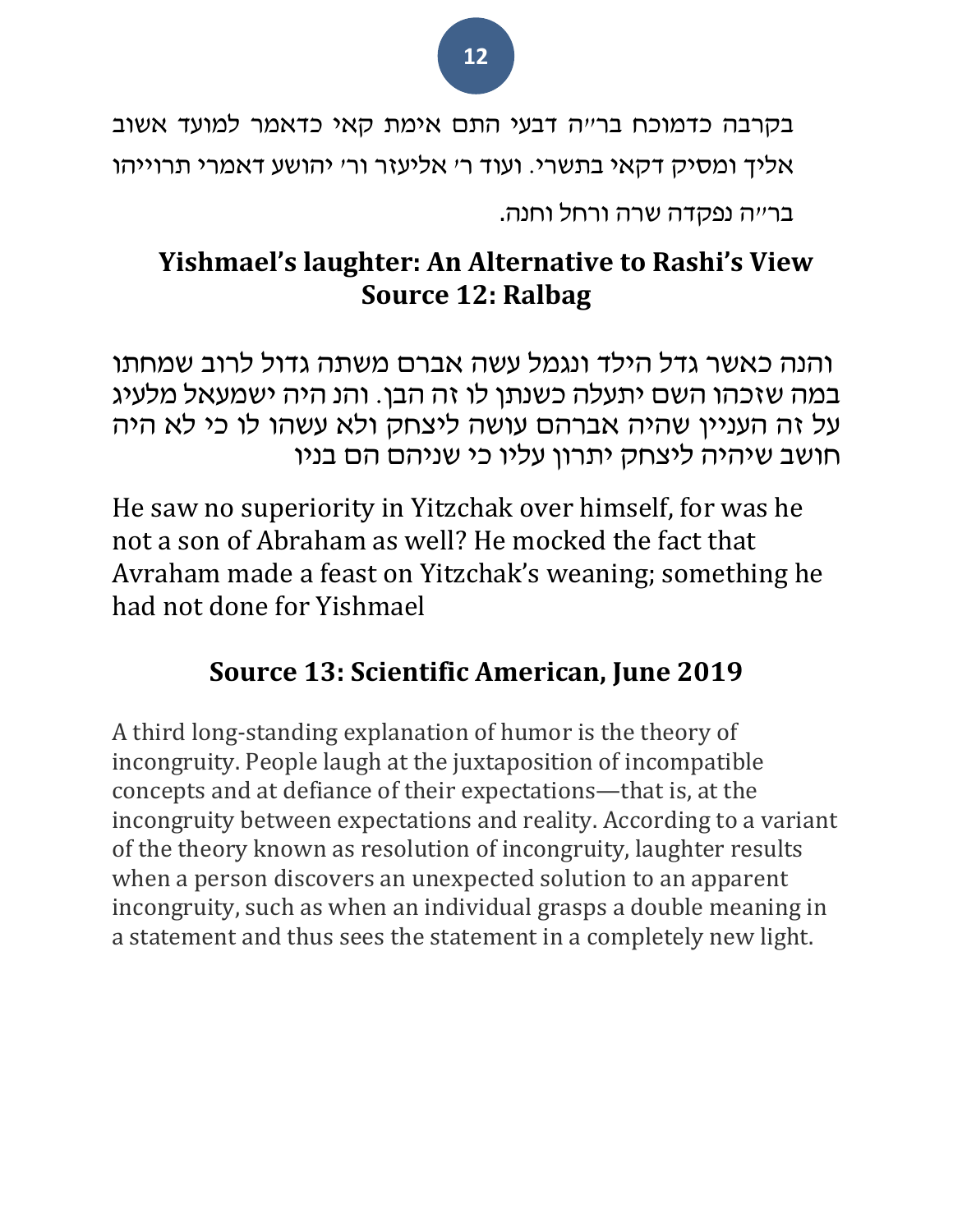#### **Rav Israel**

But let us get down to basics here. What is laughter? Why do we laugh? When do we laugh? Laughter is a response to the unexpected. Humour is the art of coming up with a totally unexpected line, a surprise, that takes people off guard, that suddenly throws people off balance, and this causes laughter. Comedy utilises the unusual sudden situation, sometimes even the tragic to induce laughter. We laugh occasionally out of extreme fear, out of extreme joy.

Yitzchak represents all of these. He is a person of extremes. He is also "the unexpected one." He is the person who we least expected to come onto the scene. Avraham and Sarah didn't expect him. Yishmael was certainly jarred by his arrival. Yitzchak is a symbol of laughter because his very being is a riddle, a suspension of reality, a surprise.

### **Source 14a: Rav Samson Raphael Hirsch Bereishit Ch. 17**

)יז( המפרשים נדחקו לפרש את ויצחק כביטוי של שמחה; אולם , הוראת "יצחק" בכל המקרא איננה מאפשרת פירוש זה. אפילו " שחק" איננו בעצם ביטוי של שמחה, אלא הוא מורה על צחוק - בדרך כלל על חיוך של לעג וזלזול או על צחוק של משחק , - אך לא על שמחה . ואילו "צחק" הוא תמיד חיוך אירוני, חיוך השולל ודן לחובה את העצם המעורר את החיוך. וכדרך שנאמר כאן באברהם, כן נאמר להלן (יח, יב) בשרה: "ותצחק שרה"; וזה בודאי איננו מורה על שמחה; אילו היה זה ביטוי של שמחה, לא היתה שרה כופרת בו, וה' לא היה גוער בה.

מכל מקום אין אדם צוחק, אלא אם כן הוא חש בדבר מגוחך. ואכן, אין לך ניגוד גדול ומגוחך מצפיה זו שאברהם ציפה לה . אברהם היה בן מאה, ושרה היתה בת תשעים; בשנים הרבות של נישואיהם לא נולד לו בן משרה; ועתה, כמעט קרבו ימיהם למות, ייוולד להם בן זה מזו! אכן, אין לצפות כלל שבן זה ייוולד; ואפילו ייוולד, הוא יהיה בן יחיד; והדעת נותנת, שיהיה יתום מהוריו בראשית ימי נעוריו; ועל בן הזקונים היתום הזה יושתת הסיכוי של עם גדול, העתיד לנצח עולמות! עליו תושתת תקות האנושות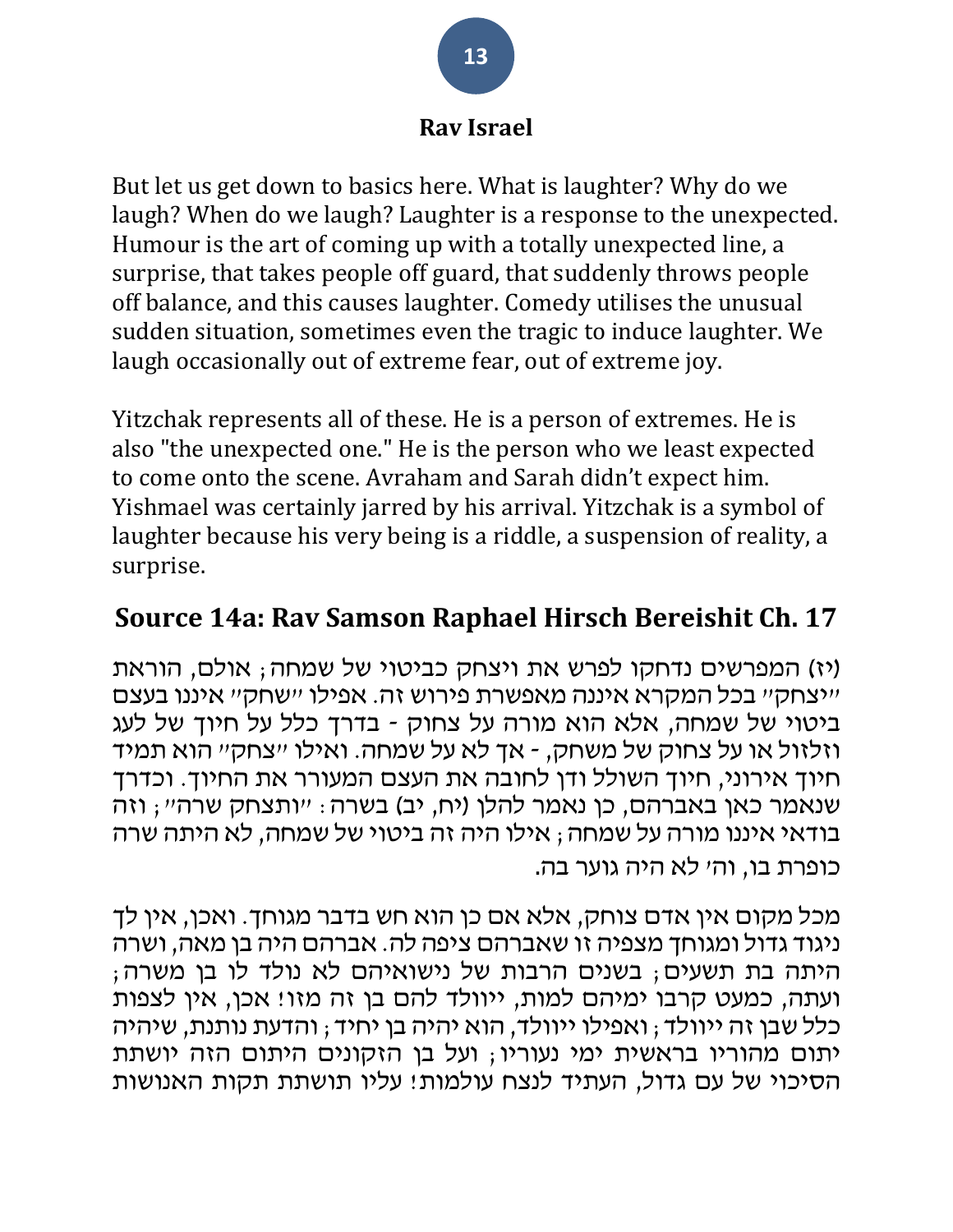כולה! אם נשים לב רק להשתלשלות הטבעית, הרי זה מגוחך בתכלית - כהררים התלויים בשערה! אכן, היה זה ניגוד גדול; וגם אברהם, - שכבר הביע את בטחונו בנפלו על פניו - בא לידי צחוק מאליו. וחשיבות יתרה נודעת לצחוק הזה; הוא נזכר ונשנה להלן אצל שרה; והוא ייזכר לדורות בשמו של הבן המובטח.

ראשית העם היהודי הרי היא מגוחכת ; תולדותיו, צפיותיו, תקוותיו וחייו - הם יומרה נוראה ומגוחכת בעיני השכל, המחשב רק על פי הסיבתיות. אך יש מובן להיסטוריה היהודית, והיא זכאית לכובד ראש עילאי, - אם דנים בה על יסוד הסיבתיות העליונה של עילת העילות כולן; אם מאמינים ברצונו החפשי הכל - יכול של האל החפשי הפועל בחירות ומתערב בכח בהליכות עולמו. היה צורך, שאבותינו ידעו זאת מראש, ובניהם אחריהם יזכרו זאת לעד. משום כך המתין הקדוש ברוך הוא לגיל "המגוחך" של אבות האומה; משום כך הוא החל להגשים את הבטחותיו - רק משכלתה כל תקווה אנושית . שכן, הוא ביקש לברוא לו עם, שיהיה אצבע אלהים בקרב האנושות; מראשית ימיו ועד אחרית ימיו הוא יעמוד בניגוד לכל הכוחות הפועלים בהיסטוריה; ועד היום הזה הוא מגוחך לחלוטין בעיני הסכלות הכופרת באל. הצחוק המהדהד באזני היהודי בלכתו בדרכו בהיסטוריה - הוא עדות על דרכו האלהית; אין הוא פוגע בו, שכן הוא מוכן מראש לצחוק הזה.

Tzechok is produced only by noticing something which strikes as ridiculous. But where, in the whole world is there any greater absurd contradiction than the expectation that a hundred year-old man and his ninety year-old wife, who never had a child in the course of their long married life, now, practically at the end of their lives, should get a son!

...According to all natural conditions of cause and effect, the whole beginning of the Jewish people, its history, its expectations, its hopes, its whole life based on these hopes must appear as the most unwarranted laughable pretension. It only makes sense .... when it reckons on the deeply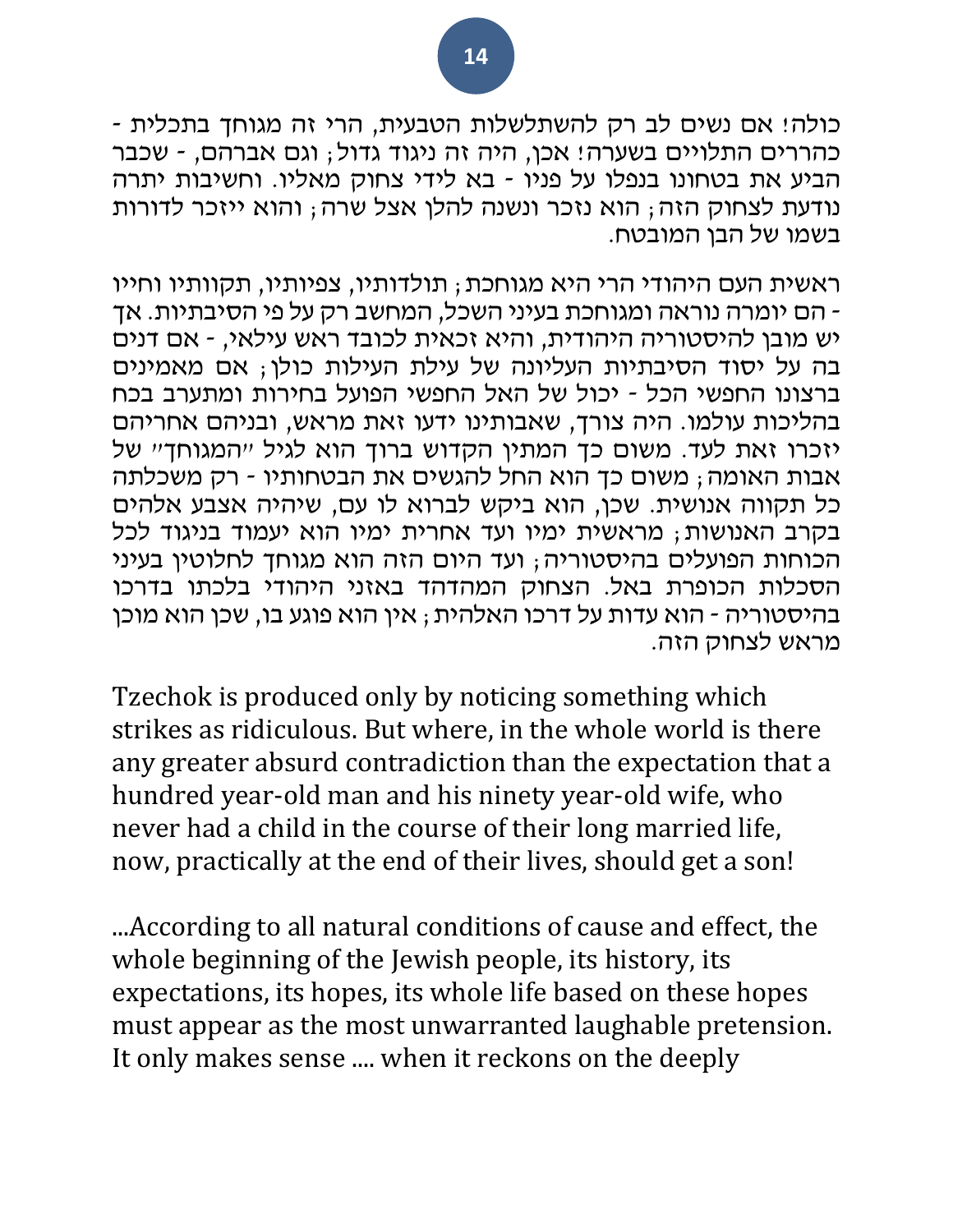infringing, completely free almighty will .. of a free Almighty God ...

... It was a question of creating a nation, which from the very beginning of to the end of its existence, was to be , even by its very existence, in opposition to all the laws of World History, an imitation of God in the midst of mankind, and therefore up to the present day ... appears as the most absurd absurdity."

# **14b) Rav Hirsch on Bereishit Ch. 21**

אפשר שכאן נרמז כבר הצד האירוני של הצחוק. הן ידע העולם את ה'יומרה' של אברהם ושרה, אותם שני יחידי סגולה, אשר העיזו לשחות נגד זרם הזמן... ועתה עוד יומרה מגוחכת זו - להרכיב את כל העזתם ותקוותם על נטע רך שניטע באחור-זמן כזה!... כלום נתמה על בני הדור, שלא יכלו להימנע מחיוך של לעג בהביטם אל עריסתו של עם ישראל**?!... מלכתחילה הָ עמדנו, אנו היהודים במצב זה. בן אברהם הראשון נקרא 'יצחק', ובשם זה ייקרא עד שתימלאנה התקוות שיסודן בהשגחת הבורא ובהבטחותיו. אז, רק 'אז - ימלא שחוק פינו' )תה' קכו:ב(, בפינו יהיה הצחוק האחרון – שהרי השם הוא 'יצחק': הוא יצחק! והצחוק הזה לא יהיה 'צחוק' אלא 'שחוק' – העולה ב מתינות כהבל-פה בחיוך של שמחה.**

# **Source 15: Rav Aharon Lichtenstein, "A Nation that Dwells Alone"**

The midrash interprets the beginning of verse 9, "Ki me-rosh tzurim er'enu umigevaot ashurenu" ("For from the top of the rocks I see him, and from the hills I behold him"), as relating to the patriarchs and matriarchs of the people of